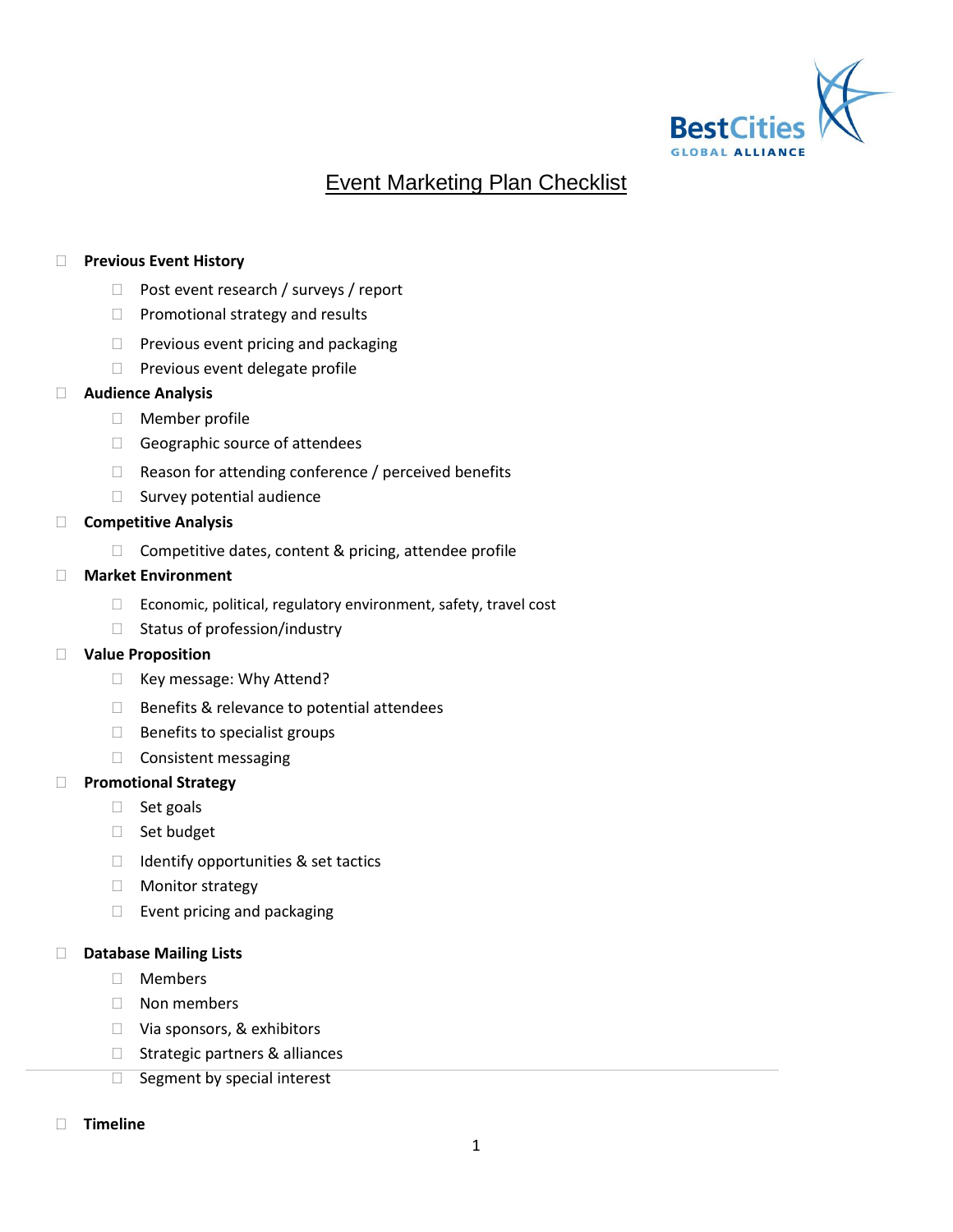- $\Box$  Schedule programme announcements/ deadlines
- $\Box$  Identify promotional opportunities [events, newsletters]

## **Promotional Tools**

- Website
- Social media
- $\Box$  Smart phone apps
- **D** Print material
- Media
- □ Email templates, web banners

# **Website Development**

- □ Search engine optimisation
- $\Box$  Integrate with social media
- $\Box$  Constantly promote and update
- Web links
- $\Box$  Track and monitor visits

# **Media**

- Establish media list
- **D** PR agency
- Media releases
- Media conference
- □ Advertising, advertorial, editorial
- □ Target trade magazines, newsletter & journals
- $\Box$  Consider translation for key target markets

# **Pre Conference Events**

- $\Box$  Bid win announcements/ handover
- $\Box$  Promote at key regional conferences and events
- □ Engage Convention Bureau for promotional booth and materials

# **Extend Promotional Force**

- $\Box$  Sponsors and exhibitors
- □ Regional branches/chapters
- Ambassadors, committee members
- Attendees
- $\Box$  International event calendars
- □ Convention bureau delegate promotion tools

# **Electronic Direct Marketing**

 $\Box$  Customise messaging to specialist groups